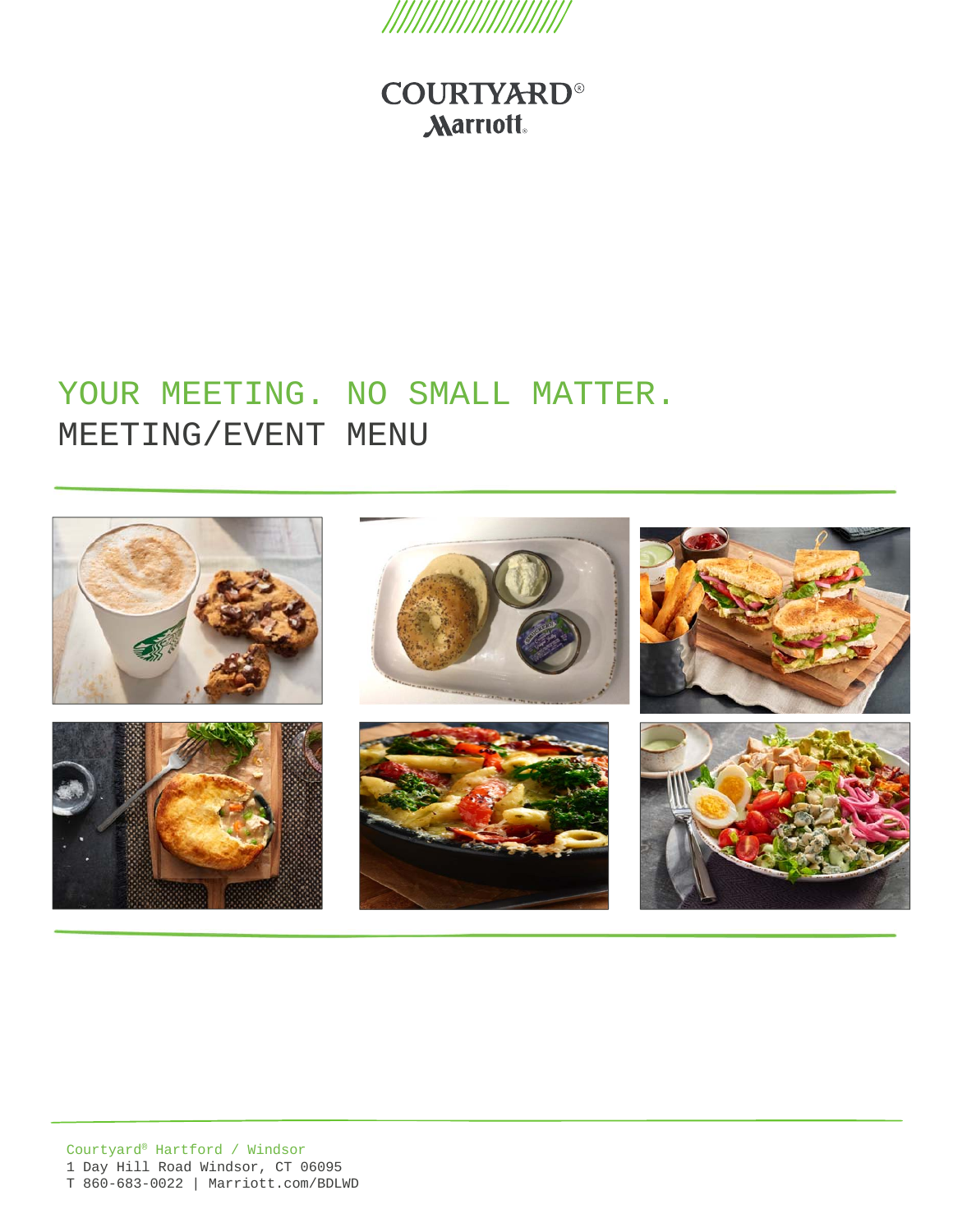

### **WELCOME TO A REFRESHING APPROACH TO EVENTS**

Whether you're planning a business meeting, family reunion or wedding rehearsal, having plenty of options and personalized attention can turn any occasion from special to spectacular. With our dedicated hospitality team standing by, we'll help you discover new ideas, provide on-site services, and make planning your event easier. From flexible meeting spaces, tasty and innovative catering, and audiovisual services, our expert staff can provide anything your event needs.

We look forward to planning something together soon. The Courtyard® Events Team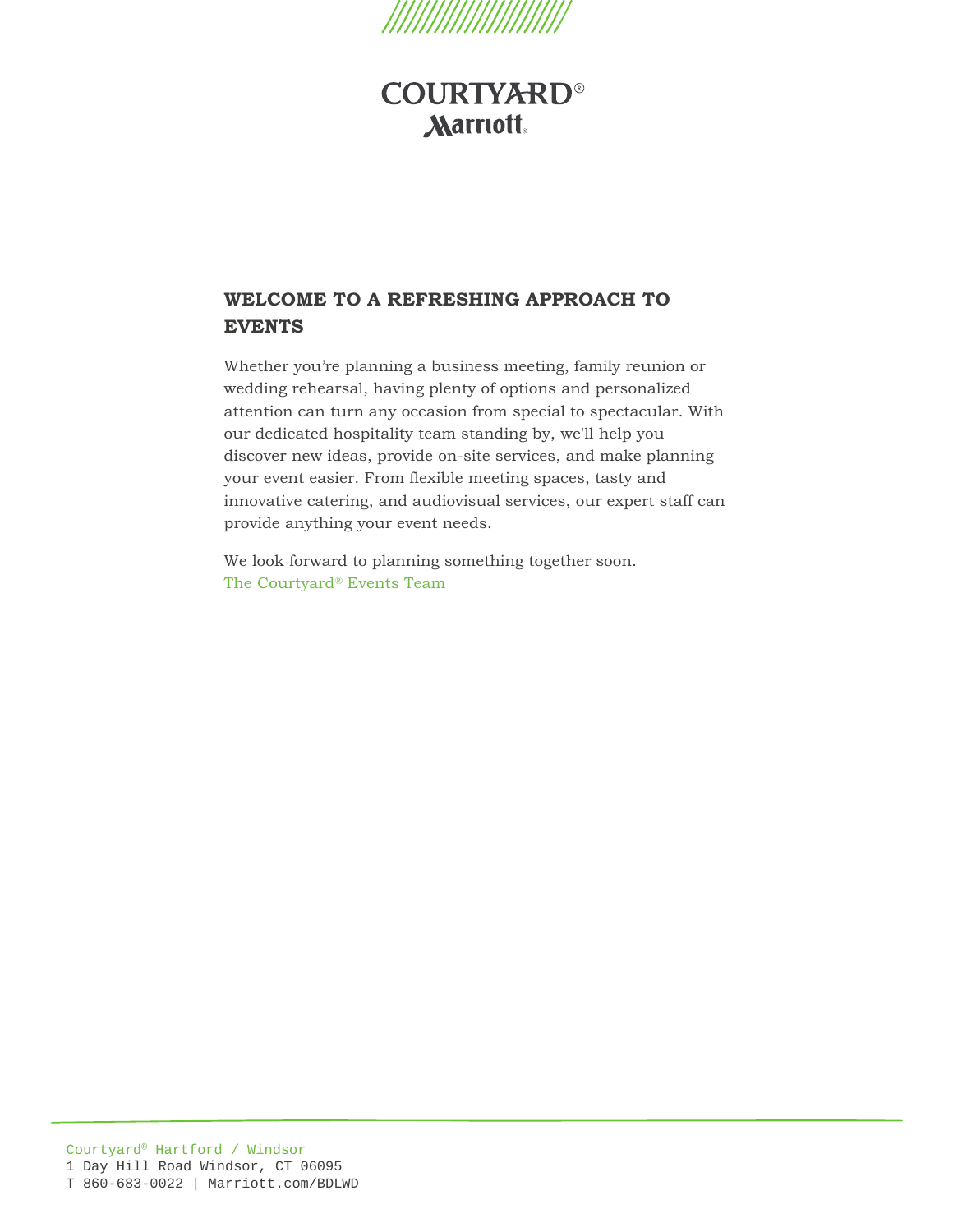

# AM CONTINENTAL





#### **CONTINENTAL BREAKFAST TABLE**

Continental Breakfast Blueberry Crumble Muffin Apple Cinnamon Muffin Sliced Bagels: Plain & Everything Cereal & Granola Bowl Fresh Seasonal Fruit Yogurt Selections Apple & orange juice Coffee & tea

\$14.50

#### **HOT BREAKFAST TABLE**

Blueberry Crumble Muffin, Apple Cinnamon Sliced Bagels: Plain & Everything Cereal & Granola Bowl Banana Bread French Toast Pork sausage patty Applewood bacon Chicken sausage Breakfast potatoes Fresh Seasonal Fruit Yogurt Selections Coffee & tea

\$16.50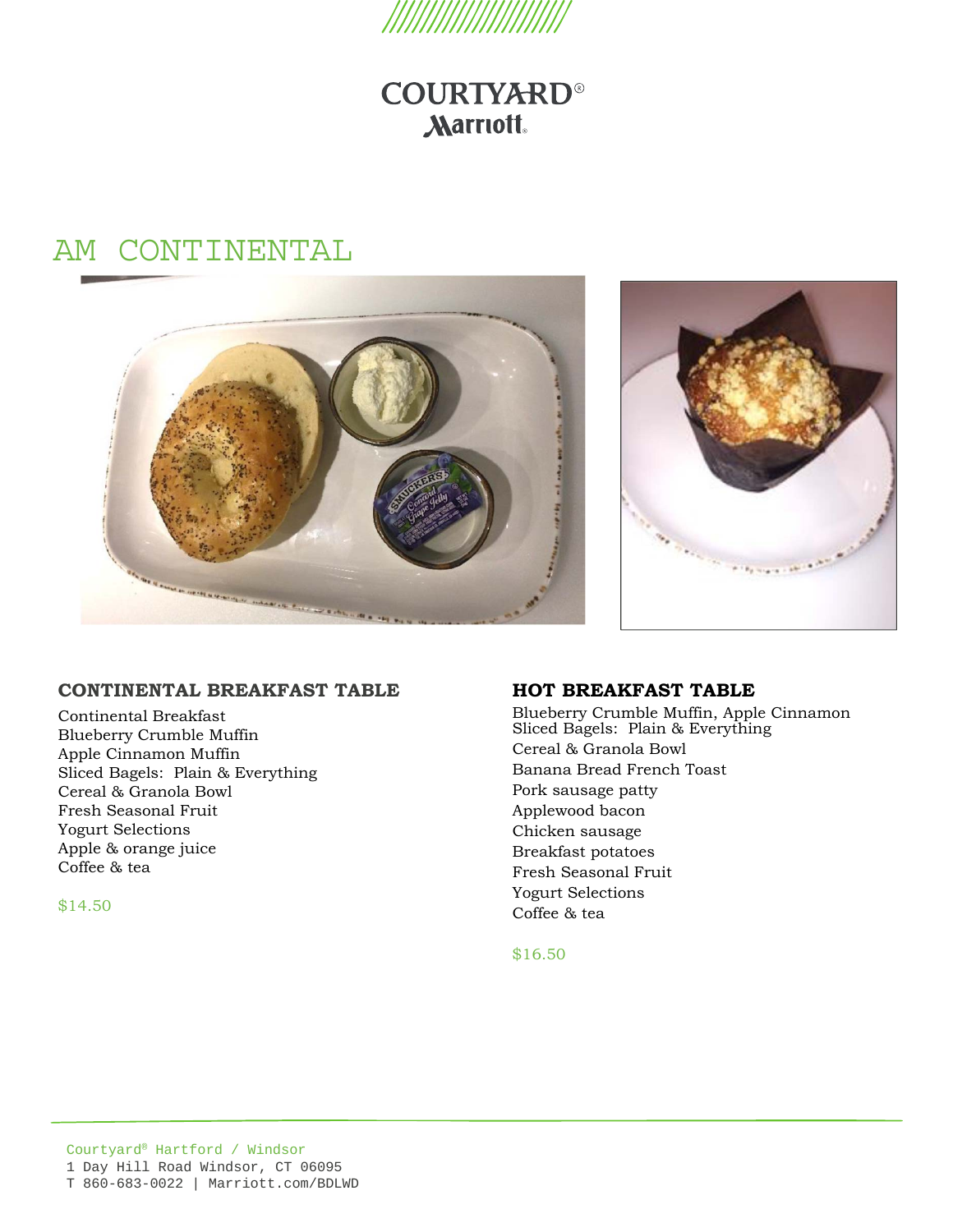

## BREAKS



### **COFFE & TEA BREAK**

Freshly Brewed Starbucks Coffee (Regular & Decaffeinated) Assortment of Teas

\$7.50

#### **MID-AFTERNOON BREAK**

Seasonal fresh cut & whole fruit Assorted granola bars Banana bread Variety of soft drinks Iced tea Bottled Water Freshly Brewed Starbucks Coffee (Regular & Decaffeinated) Assortment of Teas

#### \$11.50



#### **BEVERAGE BREAK**

Variety of Soft Drinks Iced tea Bottled Water Freshly Brewed Starbucks Coffee (Regular & Decaffeinated) Assortment of Teas

\$9.50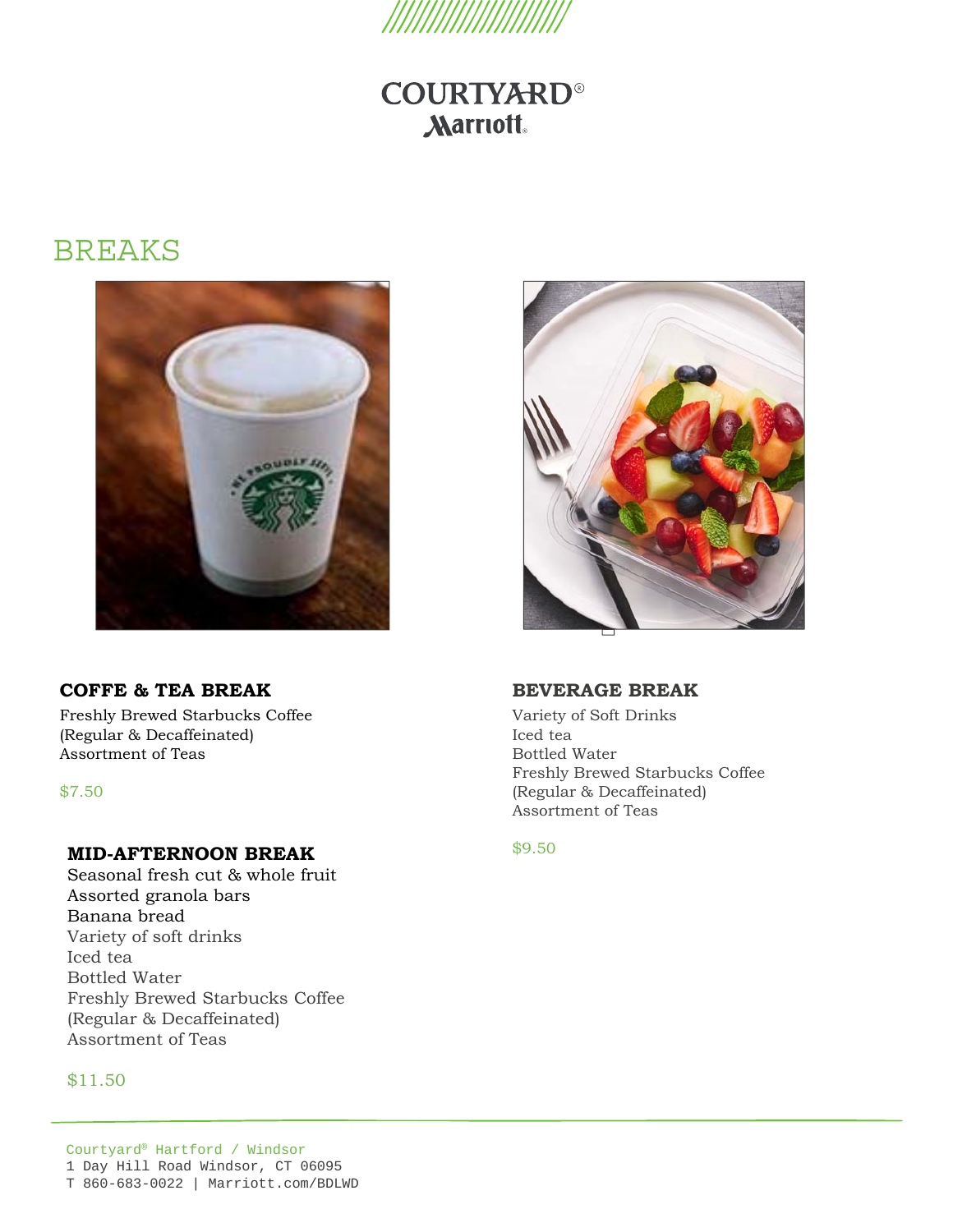

## LUNCH



#### **BISTRO CHOICE LUNCH**

Each person may choose one item from each section. Menus provided in the morning & collected by 10am.

Main dish: Green Goddess Chicken BLT Turkey BLT Little Gem Caasar Salad Modern Cobb Salad Pesto Prosciutto Sandwich Grilled Chicken & Bacon Quesadilla

Sides: Potato Chips or Fresh Cut Fruit Desserts: Chocolate Chip Cookies Or Carrot cake

Pepsi, Diet Pepsi, Sierra Mist, Bottled Water & Iced Tea

#### \$20.50

#### **BISTRO MARKET LUNCH**

Green Goddess Chicken BLT Turkey BLT Pesto Prosciutto Sandwich Chips Build Your Own Salad Greens : Little Gems, Arugula, Baby Kale, Broccolini Cheese: • Goat Cheese Crumbles, Gorgonzola Crumbles, Cheddar Assorted Dressings

Desserts: Assorted Cookies & Brownies or Fresh Cut Fruit

Pepsi, Diet Pepsi, Sierra Mist, Bottled Water & Iced Tea

\$20.50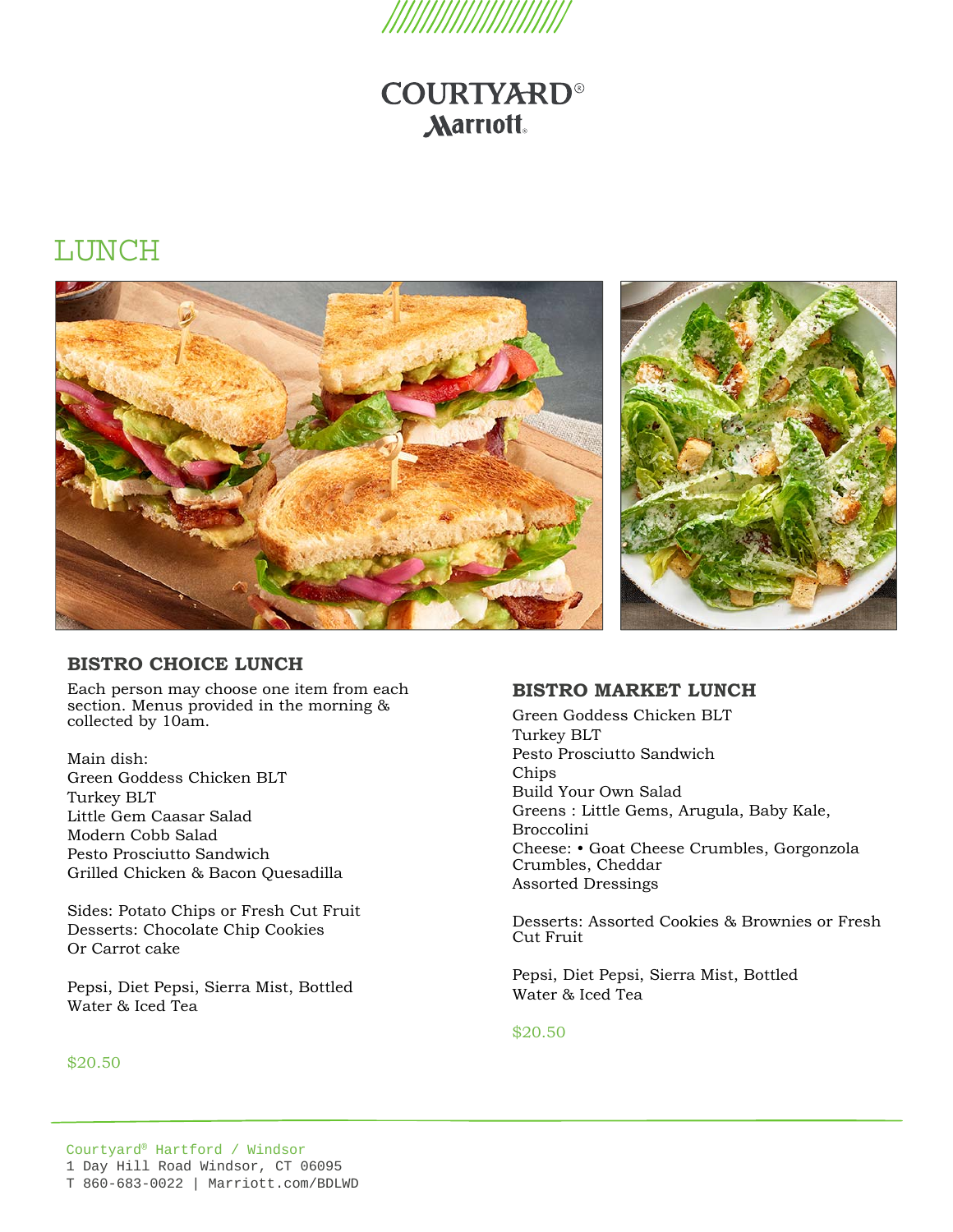

## DINNER







#### **PASTA BUFFET DINNER**

Minimum 20 guests

Caesar Salad with Little Gems Fresh Rolls Penne pasta Vegetable Roasted Chicken Breast Meatballs Bistro Potatoes Brownies or Cookies

Pepsi, Diet Pepsi, Sierra Mist Bottled Water & Iced Tea Freshly Brewed Coffee & Assorted Teas

#### \$33.50

### **BISTRO CHOICE DINNER**

Minimum 20 guests

Bistro Burger Vegetable Baked Pasta Green Goddess Chicken BLT Roasted Chicken Breast Chicken Pot Pie Side Salad

Sides: Potato Chips or Fresh Cut Fruit Desserts: Chocolate Chip Cookies or Carrot Cake

Pepsi, Diet Pepsi, Sierra Mist, Bottled Water & Iced Tea

\$28.50